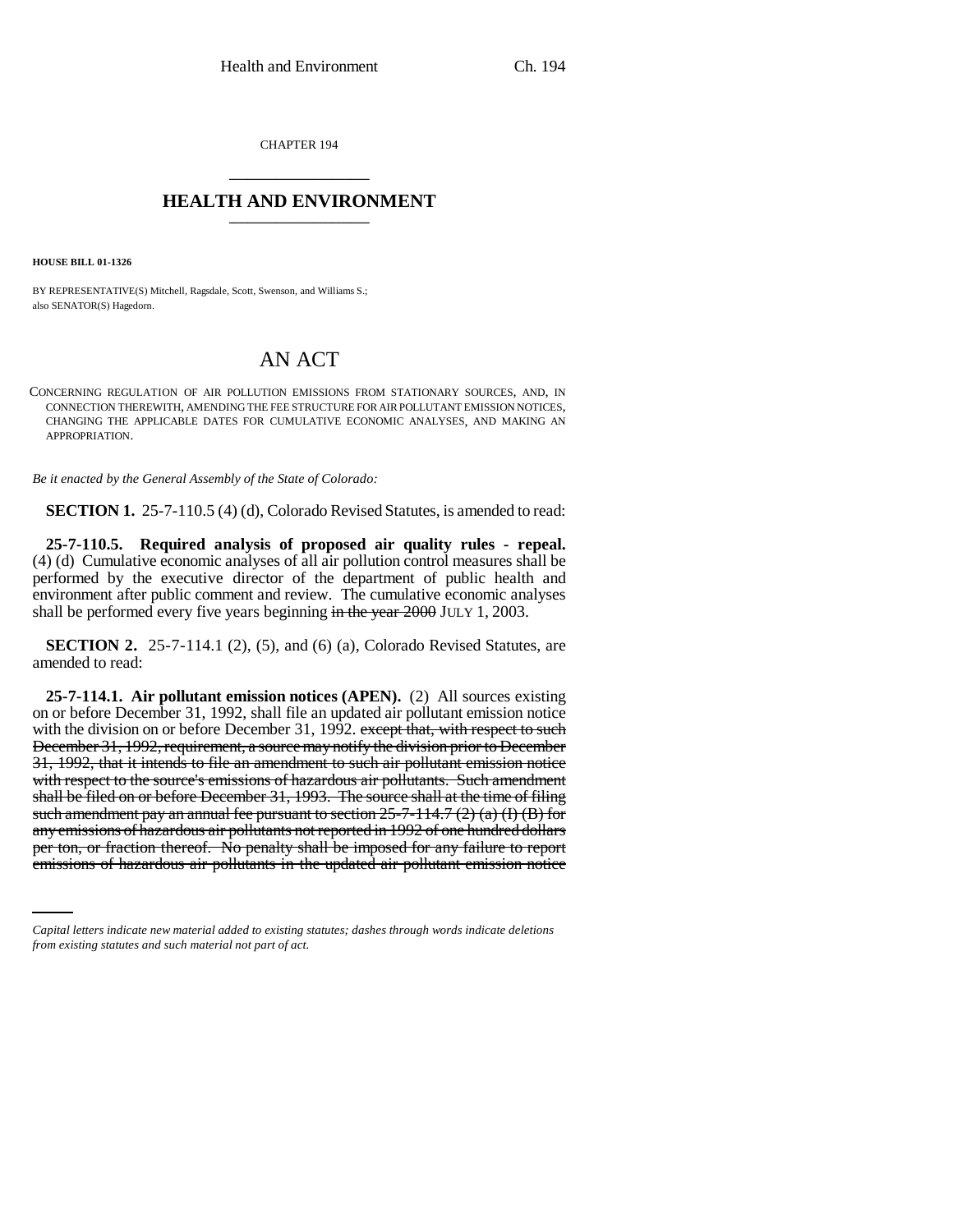#### Ch. 194 Health and Environment

required to be filed on December 31, 1992, if a source utilizes the air pollutant emission notice amendment process set forth in this subsection  $(2)$  and pays the fee prescribed in this subsection  $(2)$ . The division shall notify all such existing sources at least six months prior to December 30, 1992, of the requirement to file updated air pollutant emission notices and of the availability of the amendment process set forth  $\overline{\mathbf{in}}$  this subsection (2). In ADDITION, a revised emission notice shall be filed whenever a significant change in emissions, in processes, or in the facility is anticipated or has occurred. The revised air pollutant emission notice shall be valid for five years or until the underlying permit expires. The commission shall exempt those sources or categories of sources which it determines to be of minor significance from the requirement that an air pollutant emission notice be filed.

 $(5)$  (a) Upon filing the updated air pollution emission notice required in subsection (1) of this section on or before December 31, 1992, the owner or operator of the subject source shall be deemed to be in compliance with said subsection (1), and no penalty shall be imposed upon such owner or operator for any prior violation identified by the updated air pollution emission notice except as provided in paragraph  $(b)$  of this subsection  $(5)$ .

(b) If the information contained in such updated notice reveals that:

(I) The source is a major source or subject to a new source performance standard or a synthetic minor source whose actual emission removes it from synthetic minor source status; and

(II) The owner or operator of such source failed to obtain or to operate within the limits of an emission permit in violation of this article as it existed prior to the submission of the updated air pollution emission notice, such owner or operator shall be subject to all applicable civil penalties for such previous noncompliance unless on or before December 31, 1992, the owner or operator of such source:

(A) Files the updated air pollution emission notice as required in subsection (1) of this section; and

(B) Files a complete permit application with the air pollution emission notice with the division as required by this article; and

(C) Files a proposed compliance schedule to bring the source in compliance with this article within two years from the date the updated air pollution emission notice is filed; and

(D) Does not object to the imposition of the penalty as set forth in paragraphs (c) and  $(d)$  of this subsection  $(5)$ .

(c) The determination of any civil penalty shall be consistent with a policy of leniency and the goals of section 25-7-102 and the factors listed in section 25-7-122  $(2)$  (a) (I) and (2) (a) (II) and (2) (b) (I) to (2) (b) (III) shall be given considerable weight.

(d) If the owner or operator of the source complies with the requirements of  $paragnh (b) of this subsection (5), then the division may, after applying the criteria$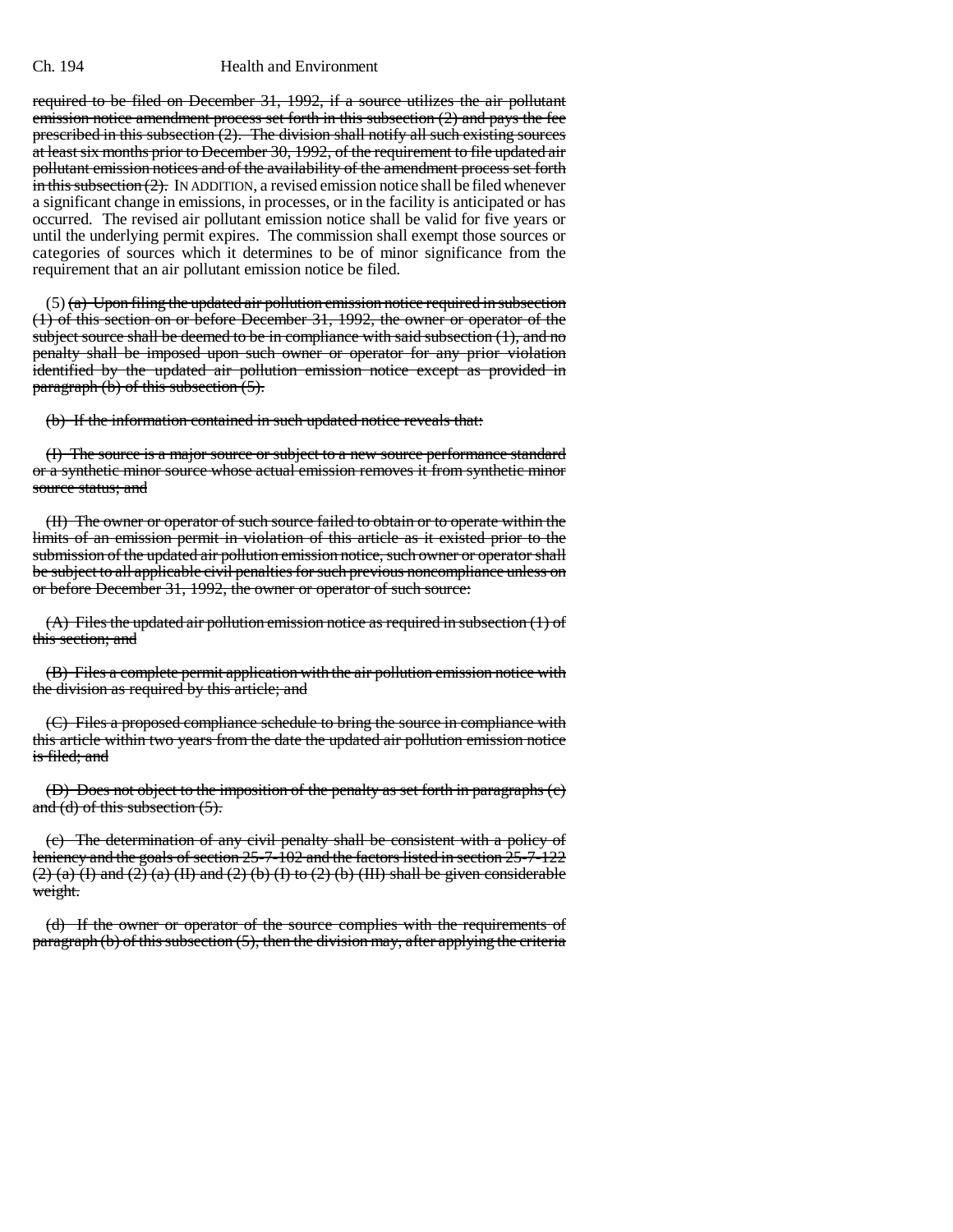set forth in section  $25-7-122(2)$  (a) (I) and (2) (a) (II) and (2) (b) (I) to (2) (b) (III), impose a penalty on the owner or operator up to a maximum amount of two hundred thousand dollars.

(6) (a) The fee for filing an air pollutant emission notice or amendment thereto under this section shall be seventy-five dollars for fiscal year 1992-93 and one hundred dollars for fiscal year 1993-94 and thereafter ONE HUNDRED NINETEEN DOLLARS AND NINETY-SIX CENTS. The moneys collected pursuant to this section shall be transmitted to the state treasurer who shall credit the same to the stationary sources control fund.

**SECTION 3.** 25-7-114.7 (2) (a) (I) (A), (2) (a) (I) (B), (2) (a) (III), (2) (a) (VI), (2) (b), and (2) (c), Colorado Revised Statutes, are amended to read:

**25-7-114.7. Emission fees - fund.** (2) (a) (I) The commission shall designate by rule and regulation those classes of sources of air pollution which are exempt from the requirement to pay an annual emission fee. Every owner or operator of an air pollution source not otherwise exempt in accordance with such commission rules and regulations shall pay an annual fee as follows:

(A) For fiscal years  $1996-972001-02$  and thereafter, fourteen dollars and ninety-eight cents SEVENTEEN DOLLARS AND NINETY-SEVEN CENTS per ton of regulated pollutant reported in the most recent air pollution emission notice on file with the division; Such fee may be increased by the executive director for fiscal year 1997-98 by an amount equal to the annual authorized increase in the division's direct personnel salary costs for the regulation of stationary sources for such fiscal year as incorporated and enacted in the annual general appropriation act for such fiscal year.

(B) FOR FISCAL YEARS 2001-02 AND THEREAFTER, in addition to the annual fee set forth in sub-subparagraph (A) of this subparagraph (I), for hazardous air pollutants, including ozone depleting substances, an annual fee of fifty dollars per ton in fiscal year 1992-93, seventy-five dollars per ton in fiscal year 1993-94, and one hundred dollars per ton in fiscal year 1994-95 and thereafter ONE HUNDRED NINETEEN DOLLARS AND NINETY-SIX CENTS PER TON;

(III) Every owner or operator subject to the requirements of paying fees set forth in subparagraph (I) of this paragraph (a) shall also pay a processing fee for the costs of processing any application other than an air pollution emission notice under this article. Every federal facility submitting a land management plan or an equivalent planning document to the commission pursuant to section 25-7-106 (8) (b) shall pay a fee for costs of evaluating such documents. The division shall assess a fee for work it performs up to a maximum of thirty hours at a rate of fifty dollars FIFTY-NINE DOLLARS AND NINETY-EIGHT CENTS per hour. If the division requires more than thirty hours to process the application or evaluate the land management plan or equivalent documents, the fee paid by the applicant shall not exceed one thousand five hundred THREE THOUSAND dollars, unless the division has informed the source that the respective billings may exceed one thousand five hundred THREE THOUSAND dollars and has provided the source with an estimate of what the actual charges may be prior to commencing the work.

(VI) Notwithstanding subparagraph (III) of this paragraph (a), the division shall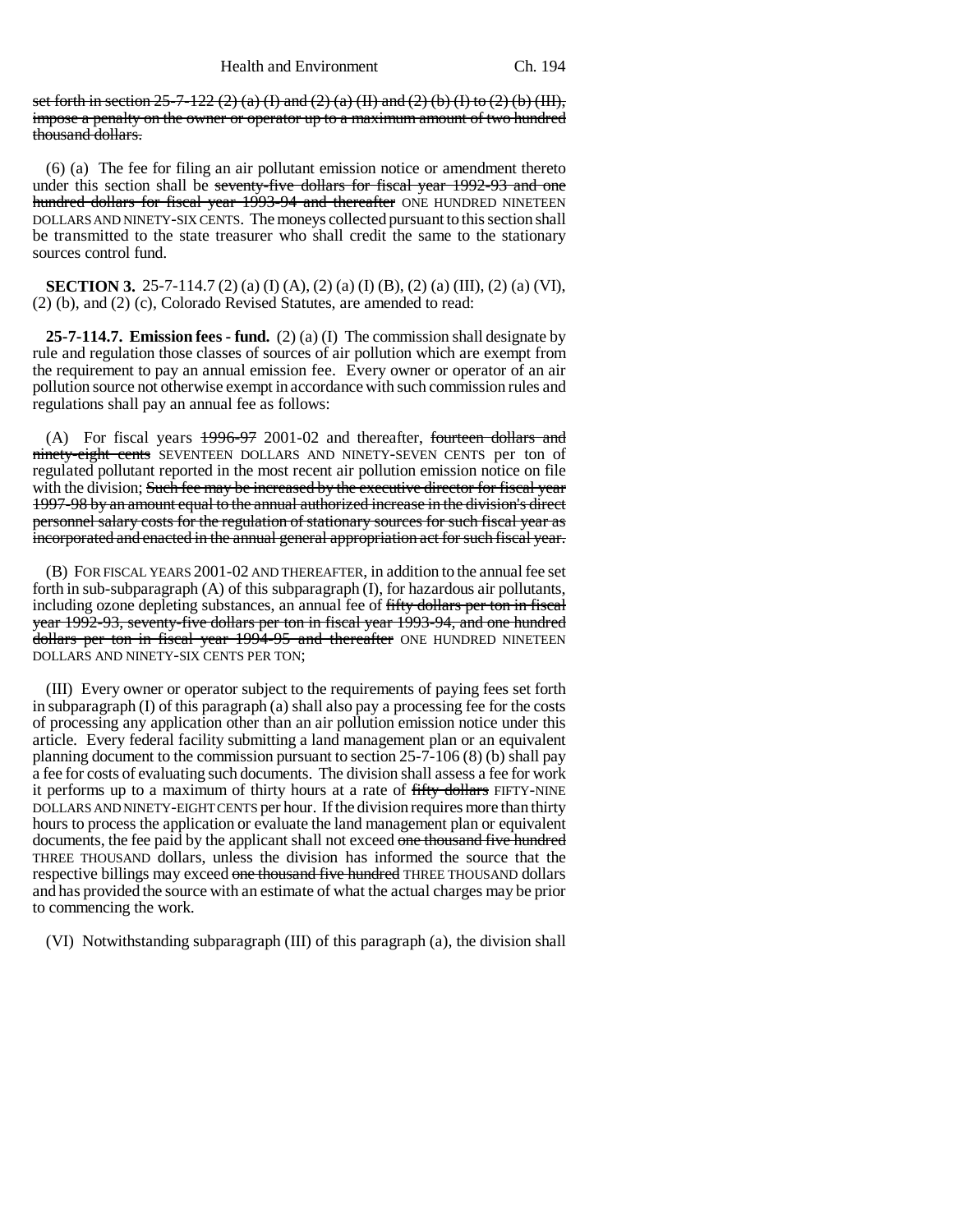#### Ch. 194 Health and Environment

not assess a fee for work performed to negotiate a voluntary agreement under part 12 of this article above a maximum of one hundred hours at a rate of fifty dollars FIFTY-NINE DOLLARS AND NINETY-EIGHT CENTS per hour unless the owner or operator proposing the voluntary agreement consents to a greater fee in writing.

(b) (I) The moneys collected pursuant to this section shall be remitted to the state treasurer, who shall credit the same to the stationary sources control fund, which fund is hereby created. From such fund, the general assembly shall appropriate to the department of public health and environment, at least annually, such moneys as may be necessary to cover the division's direct and indirect costs required to develop and administer the programs established pursuant to parts 1 to 4 and 10 of this article for the control of air pollution from stationary sources. Any permit fee moneys not appropriated by the general assembly and any appropriated funds not spent by the division shall remain in the stationary sources control fund and shall not revert to the general fund of the state at the end of any fiscal year. Any such moneys shall be separately accounted for. and used to reduce the permit fees beginning in fiscal year 1996-97 to be assessed against sources pursuant to this article. Until June 30, 1994, any interest earned on moneys in the stationary sources control fund pursuant to this article shall remain in the fund and shall not revert to the general fund of the state at the end of any fiscal year. Any such interest shall be separately accounted for and used to reduce the permit fees to be assessed against sources pursuant to this article. Beginning with fiscal year 1994-95 and thereafter, All interest earned on moneys in the stationary sources control fund shall REMAIN IN THE FUND AND SHALL NOT revert to the general fund OR TO ANY OTHER FUND.

(II) OF THE PORTION OF FEE REVENUE ATTRIBUTABLE TO THE INCREASES ENACTED DURING THE FIRST REGULAR SESSION OF THE SIXTY-THIRD GENERAL ASSEMBLY, THE DEPARTMENT SHALL ALLOCATE ONE HUNDRED FIFTY THOUSAND DOLLARS PER YEAR FOR THE PURPOSE OF MODERNIZING AND MAINTAINING THE COMPUTER SYSTEM USED FOR THE ADMINISTRATION OF THE STATIONARY SOURCE PROGRAM SO AS TO MAKE THE OVERALL SYSTEM MORE EFFICIENT, AND SEVENTY THOUSAND DOLLARS FOR THE PURPOSE OF ENHANCING LOCAL HEALTH DEPARTMENT PARTICIPATION IN AIR QUALITY CONTROL ACTIVITIES. THE DEPARTMENT MAY REALLOCATE MONEYS BETWEEN THESE TWO PURPOSES AS REASONABLY NECESSARY SO LONG AS THE TOTAL AMOUNT DEVOTED TO SUCH PURPOSES REMAINS AT TWO HUNDRED TWENTY THOUSAND DOLLARS ANNUALLY.

(c) The general assembly by bill shall MAY annually adjust the fees established in this section AND IN SECTION 25-7-114.1 as necessary to cover the reasonable costs, both direct and indirect, of the stationary source program and to assure that adequate personnel and funding will be available to administer the permit program.

**SECTION 4. Appropriation - adjustments in long bill.** (1) In addition to any other appropriation, there is hereby appropriated, out of any moneys in the stationary sources control fund created in section 25-7-114.7 (2) (b), Colorado Revised Statutes, not otherwise appropriated, to the department of public health and environment, for allocation to the air pollution control division, for the fiscal year beginning July 1, 2001, the sum of two hundred twenty thousand dollars (\$220,000), or so much thereof as may be necessary, for the implementation of this act.

(2) For the implementation of this act, appropriations made from the stationary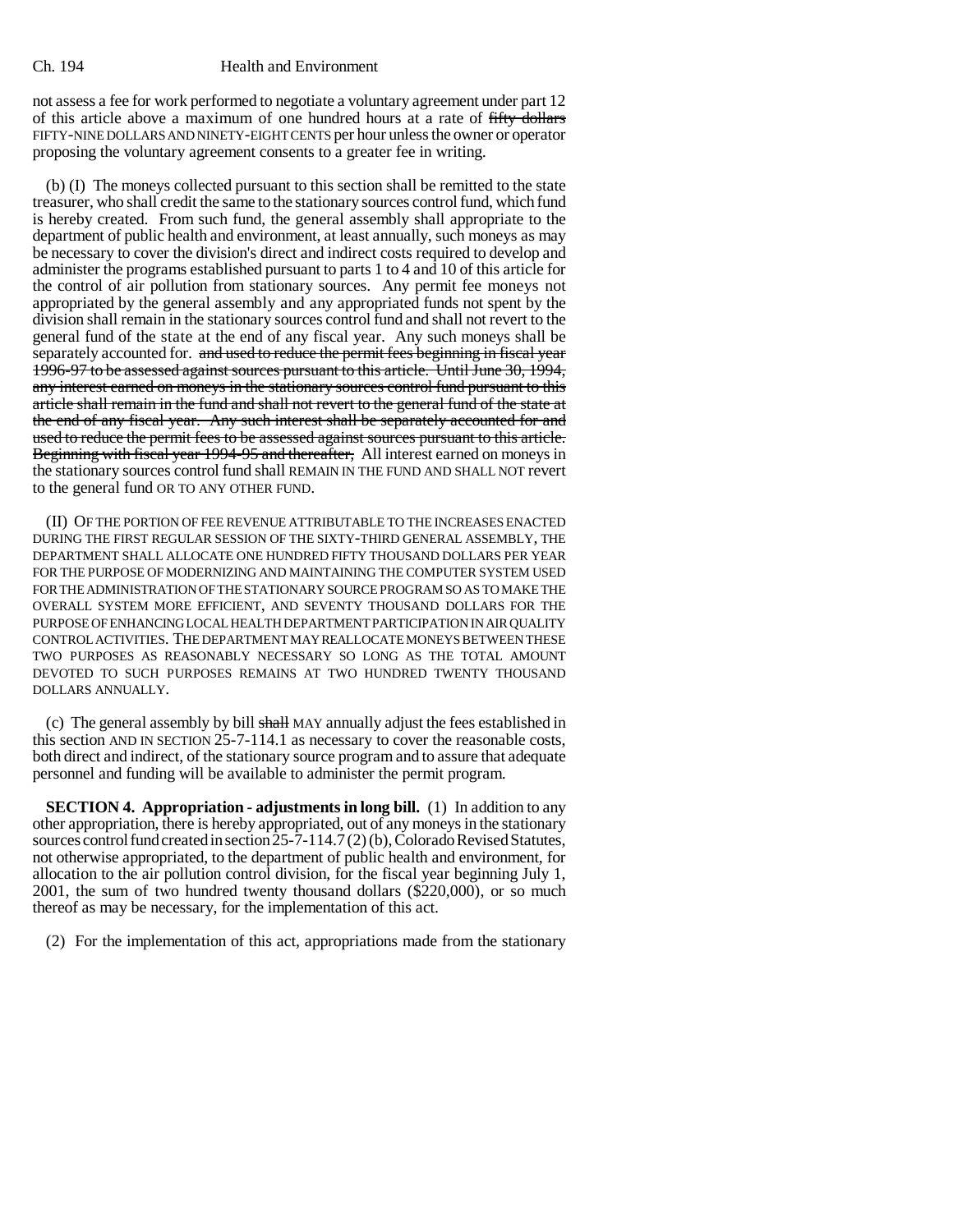sources control fund created in section 25-7-114.7 (2) (b), Colorado Revised Statutes, to the department of public health and environment, in the annual general appropriation act for the fiscal year beginning July 1, 2001, shall be adjusted as follows:

(a) The appropriation to administration and support, personal services, is increased by six thousand one hundred seventy-four dollars (\$6,174).

(b) The appropriation to laboratory and radiation services, chemistry and microbiology, is increased by one thousand eight hundred seventy-nine dollars (\$1,879).

(c) The appropriation to laboratory and radiation services, director's office, is increased by two thousand nine hundred seventy-six dollars (\$2,976).

(d) The appropriation to air quality control division, administration, personal services, is increased by seven thousand seventeen dollars (\$7,017).

(e) The appropriation to air quality control division, technical services, air quality monitoring, personal services, is increased by four thousand eight hundred fourteen dollars (\$4,814).

(f) The appropriation to air quality control division, technical services, air quality monitoring, local contracts, is increased by six hundred ninety-five dollars (\$695).

(g) The appropriation to air quality control division, technical services, modeling and analysis, personal services, is increased by four thousand three hundred seventy-four dollars (\$4,374).

(h) The appropriation to air quality control division, technical services, modeling and analysis, operating expenses, is increased by eight hundred twenty-six dollars (\$826).

(i) The appropriation to air quality control division, technical services, visibility and risk assessment, personal services, is increased by twelve thousand five hundred one dollars (\$12,501).

(j) The appropriation to air quality control division, stationary sources, inventory and support services, personal services, is increased by fifty-four thousand six hundred twenty-five dollars (\$54,625).

(k) The appropriation to air quality control division, stationary sources, inventory and support services, operating expenses, is increased by sixteen thousand three hundred twenty dollars (\$16,320).

(l) The appropriation to air quality control division, stationary sources, permits and compliance assurance, personal services, is increased by one hundred thirty thousand eight hundred twenty-five dollars (\$130,825).

(m) The appropriation to air quality control division, stationary sources, permits and compliance assurance, operating expenses, is increased by two thousand one